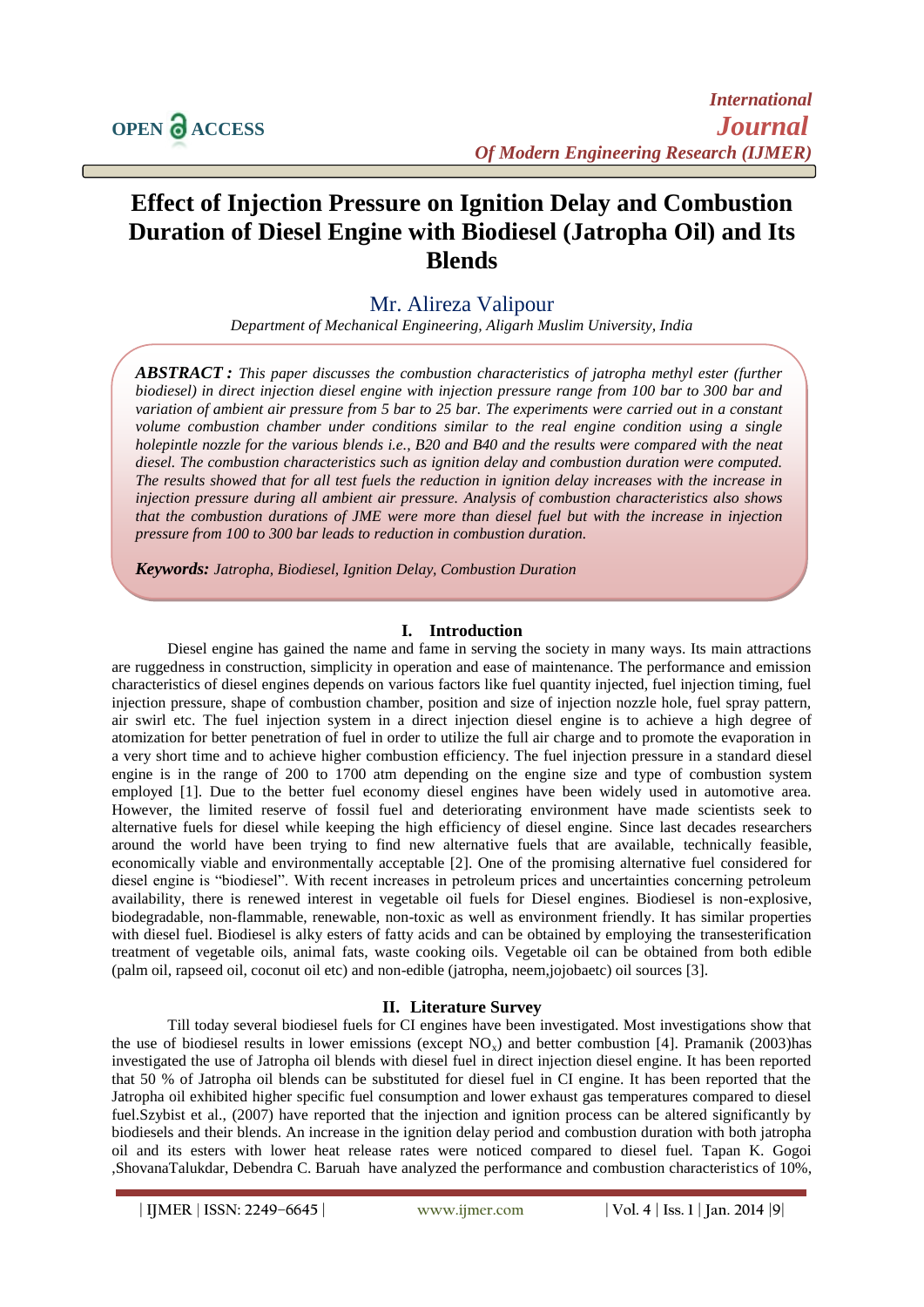20%, 30% and 40% blending of Koroch Seed Oil Methyl Ester (KSOME) and Jatropha Methyl Ester (JME) with diesel as fuels in a diesel engine. They reported that the ignition delay was less and the combustion duration was more for the JME blends as compared to the KSOME blends. They have found that the ignition delay period for the KSOME and JME blends was less as compared to the diesel fuel. M.Senthil Kumar, A.Kerihuel,J.Bellettre and M.tazerouthave used preheated animal fat as fuel in single cylinder direct injection diesel engine developing a power output of 2.8 kW at 1500 rev/min. Experiments are conducted at the fuel inlet temperatures of 30, 40, 50, 60 and 70°C. They reported that animal fat at low temperature results in higher ignition delay and combustion duration than diesel. Preheated animal fat shows reduced ignition delay and combustion duration.



This experiment has been performed to evaluate performance of mechanical stirring method of biodiesel production in terms of yield (%) and time.

Experiment has been performed with the following steps:

- 1. Jatropha oil (4 Kg) is taken in a beaker and filtered it to remove impurities. The raw oil is heated up to 110 <sup>º</sup>C in order to remove water content of oil to avoid soap formation. This oil is allowed to cool up to 55 <sup>º</sup>C temperatures for the reaction to take place.
- 2. Now methanol (CH<sub>3</sub>OH) is taken with a molar ratio of  $(1:6)$  and catalyst (KOH) is taken as (1%) by wt of oil. The mixture of methanol & KOH stirred until KOH dissolved into methanol.
- 3. Then Jatropha oil mixed in to the mixture of methanol & KOH.
- 4. Whole mixture stirred for 1 hr with the help of magnetic stirrer.
- 5. For better reaction, temperature of mixture kept into the range of 50°C to 60 °C because methanol boiling point is  $65^{\circ}$ C.
- 6. When reaction is completed the beaker is kept for the separation. Glycerol has higher sp- weight therefore it settles down at bottom. It will take 2 to 3 hrs.
- 7. After separation methyl ester (biodiesel) contains only catalyst KOH in form of impurity.
- 8. KOH harmful for diesel engine therefore it must be separate out into the biodiesel. Water washing process use for removing KOH in biodiesel. In the process water (at  $55\degree C$ ) mixed in to separate methyl ester and left for settling down. KOH dissolved in to water and separated to biodiesel.
- 9. Excess water removed by heating the biodiesel up to  $120^{\circ}$ C.

## **3.2 Description of Test Fuels:**

The fuels used in this study include conventional diesel and blends of jatropha biodiesel. The blended fuels contain 20% and 40% by volume of jatropha biodiesel which are identified as B20 and B40 fuels. The biodiesel used in our experiments was produced from Jatropha oil. The major properties of the fuels are measured in petrochemical lab of the college. These properties are listed in the TABLE below. The properties with  $*$  are adopted from Sunil Kumar et.al [5].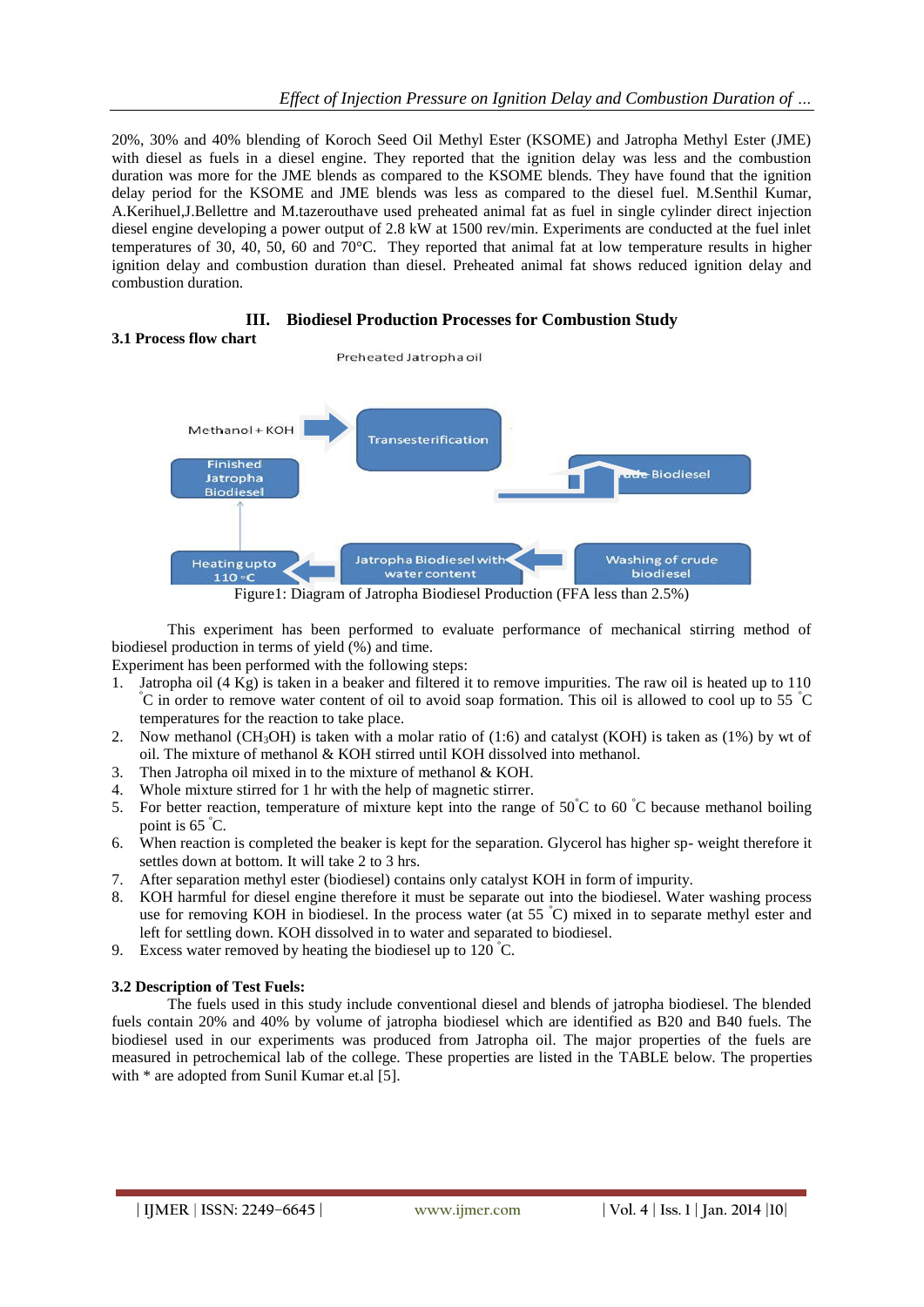| Table 1. Properties of Tested Puers |                           |                                   |  |          |              |                     |
|-------------------------------------|---------------------------|-----------------------------------|--|----------|--------------|---------------------|
| Fuel                                | Viscosity,                | Lower heating value   Flash Point |  |          | Density      | Cetane              |
|                                     | C.stokes at 40 $(MJ/kg)*$ |                                   |  | $(C)$ FP | $(kg/l)\rho$ | Number <sup>*</sup> |
|                                     | $\rm ^{o}C$               |                                   |  |          |              |                     |
| Diesel                              | 4.2                       | 42                                |  | 155      | 0.83         | 49                  |
| Jatropha                            | 5.2                       | 34.2                              |  | 185      | 0.88         | 51                  |
| biodiesel                           |                           |                                   |  |          |              |                     |

 $CT<sub>1</sub>: 1$   $T<sub>1</sub>: 1$ 

# **IV. Experimental Apparatus and Procedure**

The investigations on the combustion characteristics were conducted on a Direct Injection Constant Volume Combustion Chamber (DI-CVCC). Combustion Chamber in present study is stainless steel cylindrical tank having a 54.2 mm length, 95 mm diameter and 7.5 mm thickness. A pintle type nozzle is fitted on the head of the combustion chamber (right hand side). The combustion chamber used in present study is a closed type chamber so that the pressure developed inside the combustion chamber is very high as required in present study. The photo sensor is attached to the combustion chamber to detect the event of start of combustion, on the storage oscilloscope. The rise time of photo sensor for present study is 5µ sec. For detecting the event of combustion, the borosil glass window which the photo sensor is installed in front of it is attached on left hand side of combustion chamber. When fuel is injected into the combustion chamber with the help of fuel injection system, there is a pressure change takes place inside the fuel line. This pressure change is sensed by the piezoelectric crystal and display this signal on the screen of oscilloscope.Heating elements or coils act as a heater. One of them is fitted inside the combustion chamber so that hot surface combustion of fuel and air mixture takes place inside the chamber and other is fitted around the combustion chamber for increasing the surface temperature. Maximum temperature of heating coils for present study is 1400ºC. The oscilloscope used in present experimental setup is a digital storage two channel oscilloscope (RIGOL DS 1102, 100 MHz, 1GSa/s). On one channel it shows the fuel injection process and on the other channel it shows the combustion process. The ignition delay can easily be measured on the screen of oscilloscope by noting the difference between start of injection and start of combustion on adjusting the timescale and further it can be investigate to analyse the combustion duration.



Figure2: Block Diagram of the Experimental Setup

# **V. Results and Discussion**

## **5.1 Effect of Injection Pressure on Ignition Delay of Jatropha Biodiesel Blended Diesel in Different Ambient Air Pressure:**

The variation of ignition delay period with different injection pressures for different cylinder pressures is plotted inFig.3. Ignition delay is the period between the start of fuel injection into the combustion chamber and the start of combustion. The effect of injection pressure ranging from 100 to 300MPa on the ignition characteristics of biodiesel fuel spray using direct injection system was investigated. Observations demonstrate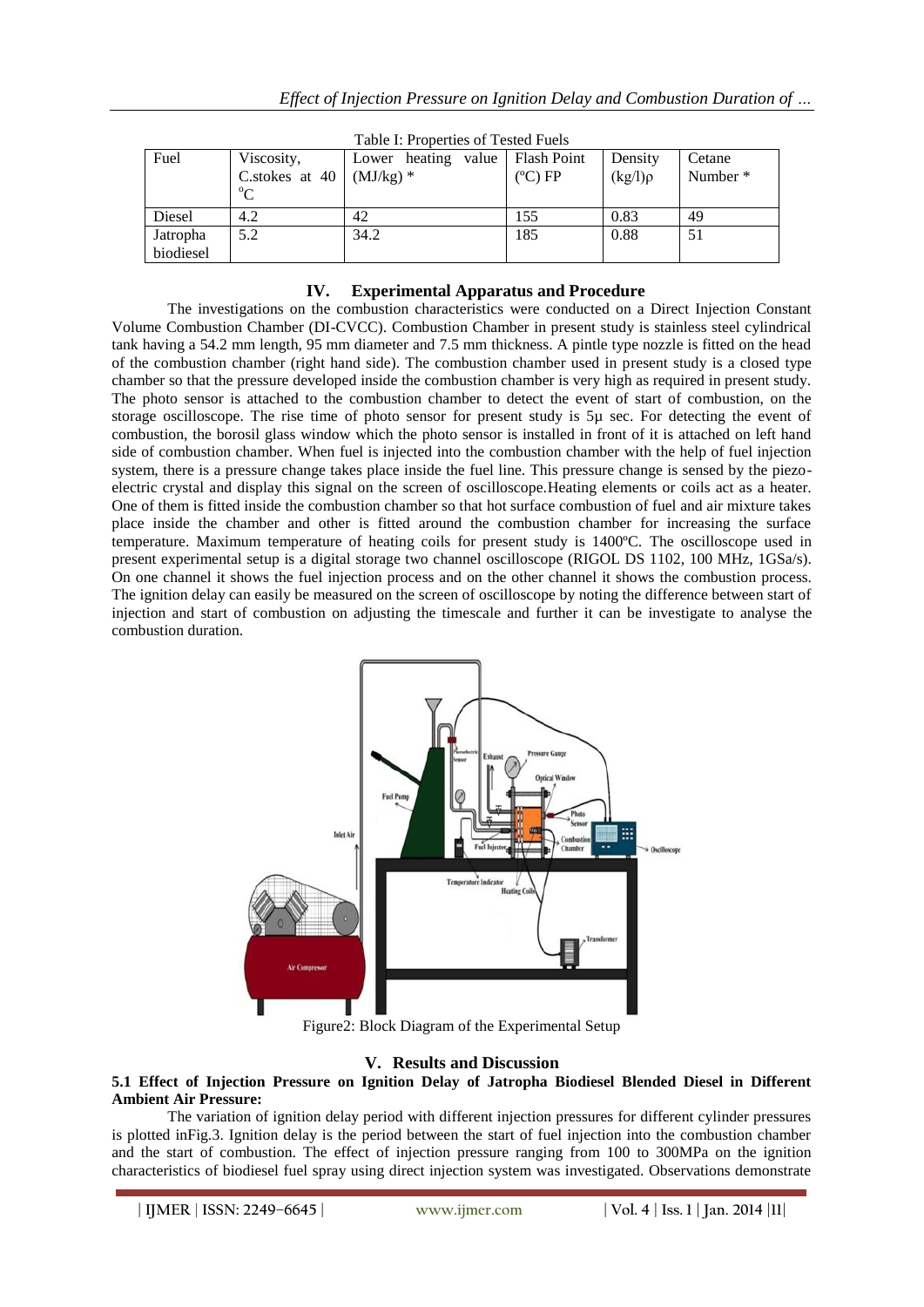that high-pressure injection affects engine ignition and combustion. An increase in injection pressure leads to reduced ignition delay time.When fuel injection pressure is low, fuel particle diameters will enlarge and ignition delay period during the combustion will increase. This situation leads to inefficient combustion in the engine. When the injection pressure is increased fuel particle diameters will become small. The mixing of fuel and air becomes better during ignition delay period. The ignition delay period of the tested fuels decreases with increasing cylinder pressure and fuel injection pressure. Among all the tested injection pressures, minimum ignition delay period of 6.32 ms is observed at 300 bar jatropha biodiesel operation and 27.92 ms is observed at 100 bar diesel operation. The reduction in ignition delay period of jatropha biodiesel is mainly due to higher cetanenumber . From Fig.3, it is observed that the increase in injection pressure from 100 to 300 bar leads to better atomization and proper mixing of fuel with air, there by reduction in ignition delay is achieved at all cylinder pressure . It can be observed from figure that the effect of cylinder pressure on ignition delay is more dominant than injection pressure. . If the injection pressure is too high ignition delay become shorter. So, possibilities of homogeneous mixing decrease and combustion efficiency falls down. Therefore, smoke is formed at exhaust of engine [6].

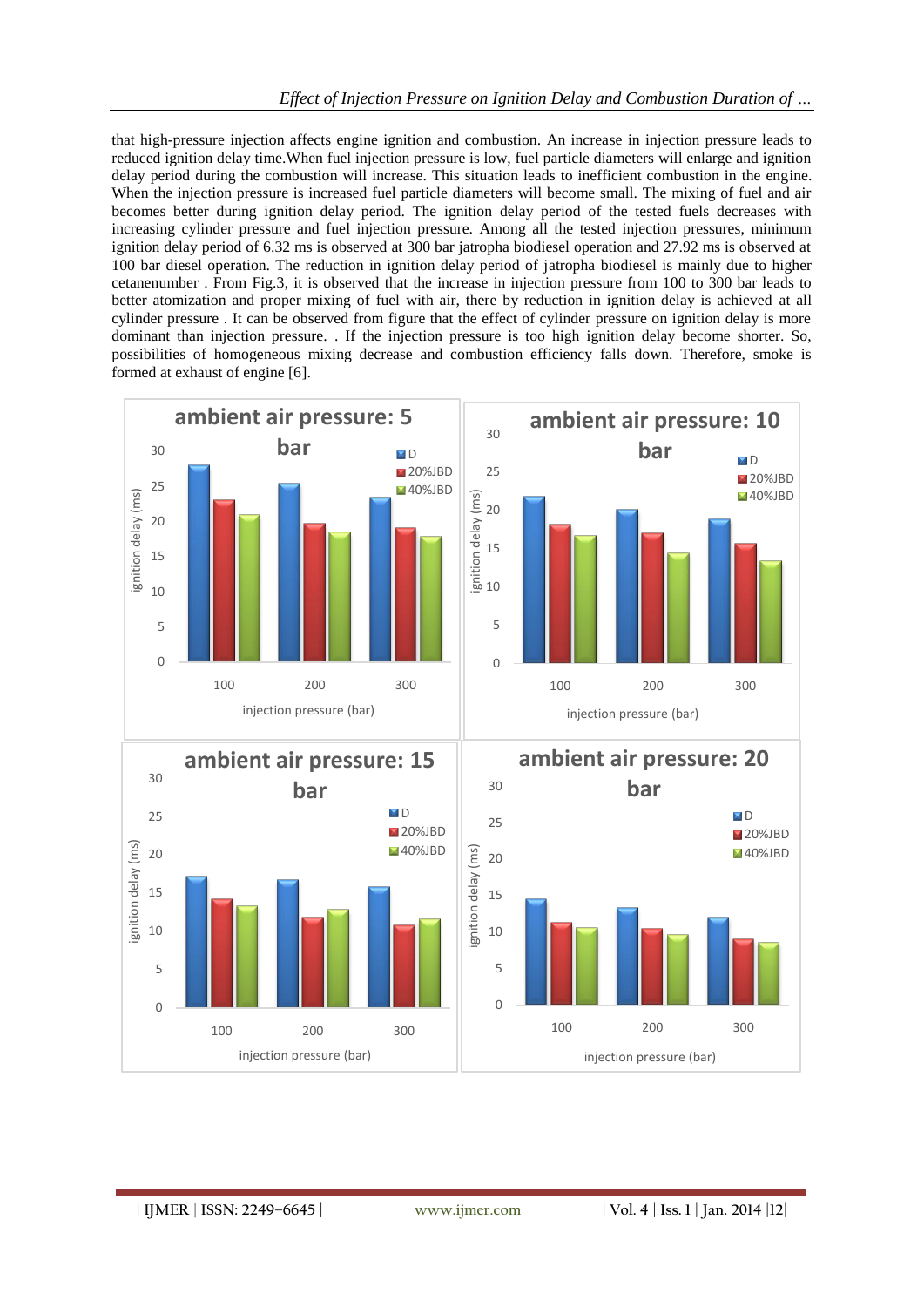

Figure 3:Variation of Ignition Delay of JBD Blends Diesel with Different Injection Pressure

## **5.2 Effect of Injection Pressure on Combustion Duration of Jatropha Biodiesel Blended Diesel in Different Ambient Air Pressure:**

Observations demonstrate that injection pressure affects engine ignition and combustion. Combustion duration of a diesel engine can be defined as the time interval from the start of heat release to the end of heat release [7]. The fuel penetration distance become longer and the mixture formation of the fuel and air was improved when the combustion duration became shorter as the injection pressure became higher [8].Fig.4 shows the combustion duration for diesel and the various jatropha biodiesel blends(20% and 40%) with different cylinder pressure (5, 10, 15, 20 and 25 bar) and 100, 200 and 300 bar injection pressure respectively. It was seen that, the combustion durations of JBD were more than diesel fuel but with the increase in injection pressure from 100 to 300 bar leads to reduction in combustion duration. Higher combustion duration was obtained with JBD40at 100 bar injection pressure (1037 ms) compared to neat diesel fuel (310 ms at 300 bar injection pressure). This is may be due to the injection of more amount of JBD40 than diesel fuel. Higher duration of combustion with respect to JBD20 and JBD40 could be due to earlier start of combustion and relatively longer diffusion combustion for these blends.